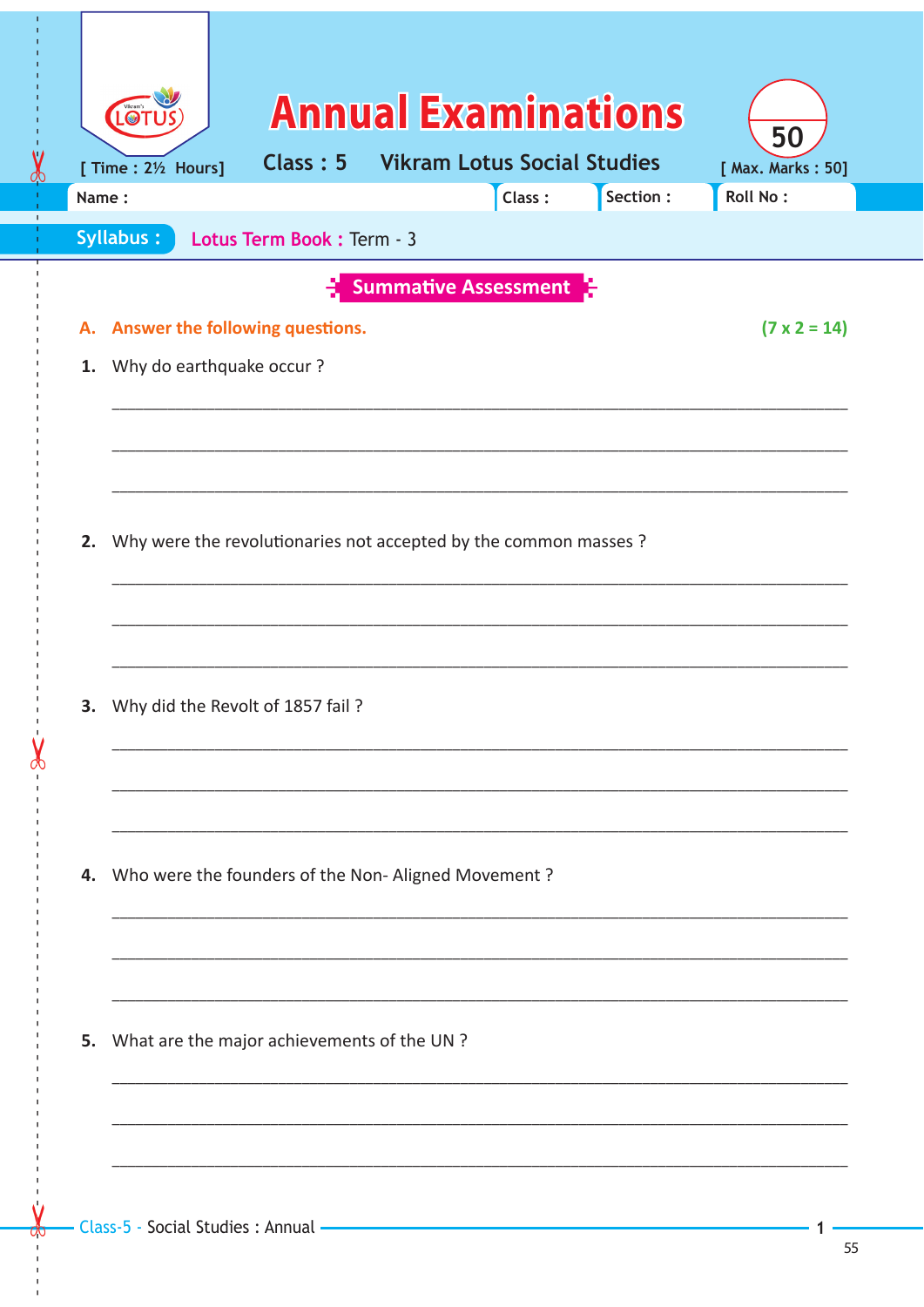| Describe the UN Flag.<br>6. |  |
|-----------------------------|--|
|-----------------------------|--|

| 7. By whom was the Indian National Army formed ? What were the famous slogans given by this |
|---------------------------------------------------------------------------------------------|
| great Indian leader?                                                                        |

#### **B.** Define :

## 1. Autonomy

### 2. Epidemic

3. Swadeshi

## 4. Non - Alignment

5. UNICEF

# 6. Human Rights

 $2<sup>1</sup>$ 

 $(6 \times 1 = 6)$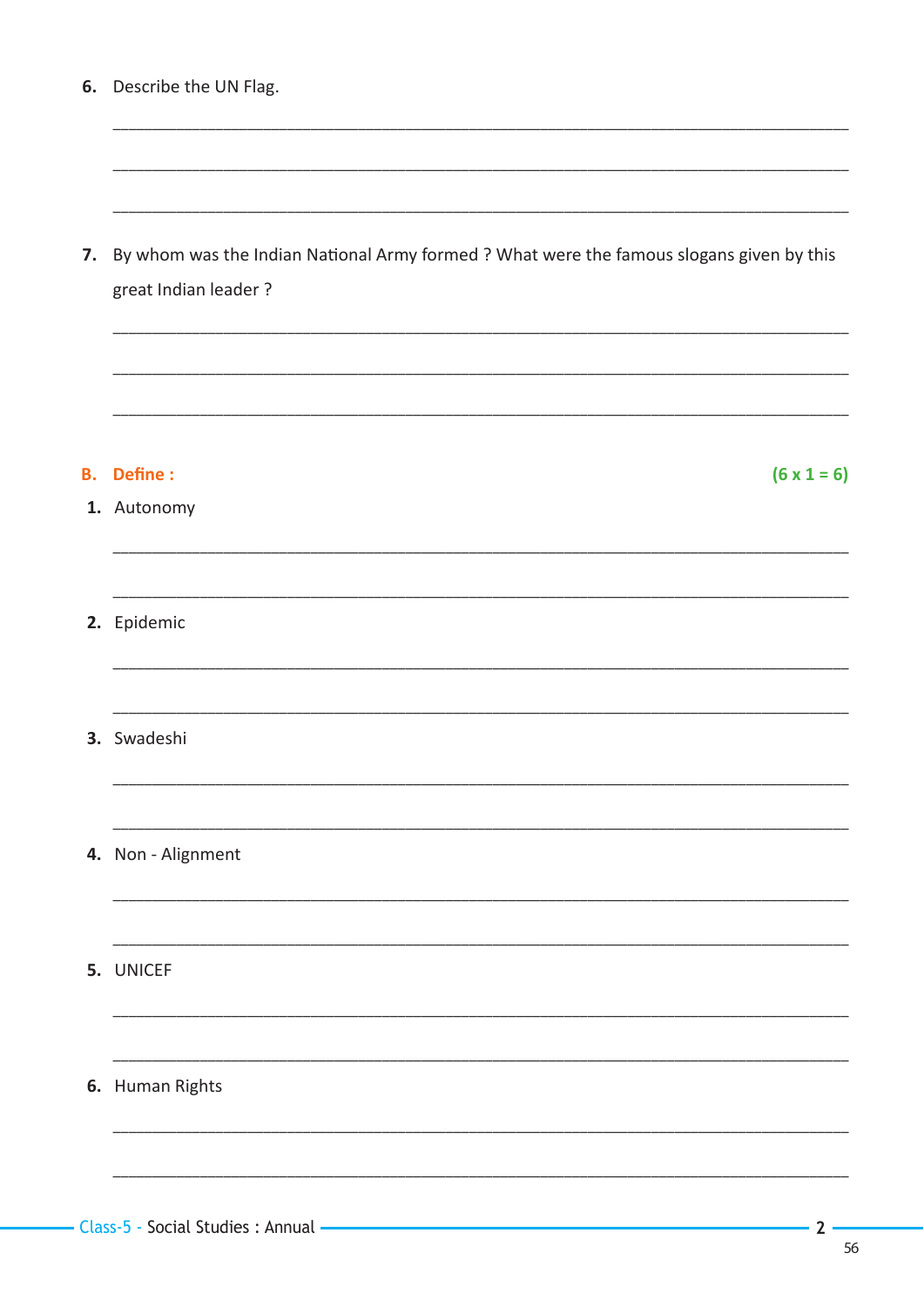|    | <b>Formative Assessment</b>                                                                     |                    |  |  |  |  |  |
|----|-------------------------------------------------------------------------------------------------|--------------------|--|--|--|--|--|
|    | C. Fill in the blanks with suitable words given below.                                          |                    |  |  |  |  |  |
|    | drought caste birthright Bauxar movement<br>financial                                           |                    |  |  |  |  |  |
|    | 1. The United Nations provides the ____________________ assistance to the developing countries. |                    |  |  |  |  |  |
|    | 2. The battle of __________________ took place in 1764.                                         |                    |  |  |  |  |  |
|    | 3. The ____________________ system kept the people divided and backward.                        |                    |  |  |  |  |  |
| 4. | No rainfall for along time cause _____________________                                          |                    |  |  |  |  |  |
| 5. |                                                                                                 |                    |  |  |  |  |  |
|    | 6. A group of people who share the same ideas are aims is known as ______________               |                    |  |  |  |  |  |
|    |                                                                                                 |                    |  |  |  |  |  |
|    | D. Write 'T' for true and 'F' for false statements.                                             | $(7 \times 1 = 7)$ |  |  |  |  |  |
| 1. | The British East India Company was established in 1700.<br>$\lceil$                             |                    |  |  |  |  |  |
| 2. | India was in favour of racial discrimination.<br><sub>[</sub><br>]                              |                    |  |  |  |  |  |
| З. | Freedom Movement was encouraged by the British.<br>ſ<br>1                                       |                    |  |  |  |  |  |
|    | 4. Subhash Chandra Bose was lovingly called 'Netaji'.<br>I<br>1                                 |                    |  |  |  |  |  |
| 5. | ſ<br>During a flood walk through flood water.<br>1                                              |                    |  |  |  |  |  |
| 6. | India was the member of UN when it was formed.<br>1<br>t                                        |                    |  |  |  |  |  |
| 7. | Khudiram Bose was an extremist.                                                                 |                    |  |  |  |  |  |
| Е. | Multiple choice questions. Tick $(v')$ the correct option.                                      | $(6 \times 1 = 6)$ |  |  |  |  |  |
| 1. | First world war ended in                                                                        |                    |  |  |  |  |  |
|    | (i) 1914<br>(ii) 1919<br>(iii) 1939<br>(iv) 1945                                                |                    |  |  |  |  |  |
| 2. | was the president of Egypt.                                                                     |                    |  |  |  |  |  |
|    | (iii) Dr. Sukarno<br>(ii) G.A. Nasser<br>(i) Marshal Tito<br>(iv) None of these                 |                    |  |  |  |  |  |
| 3. | The Great Revolt of 1857 started at                                                             |                    |  |  |  |  |  |
|    | (i) Gwalior<br>(ii) Ranchi<br>(iii) Meerut<br>(iv) Delhi                                        |                    |  |  |  |  |  |
|    | - Class-5 - Social Studies : Annual -                                                           |                    |  |  |  |  |  |

------ - - --------------------------------------- --- -------------------------------------------------- ------------- - - - - ---